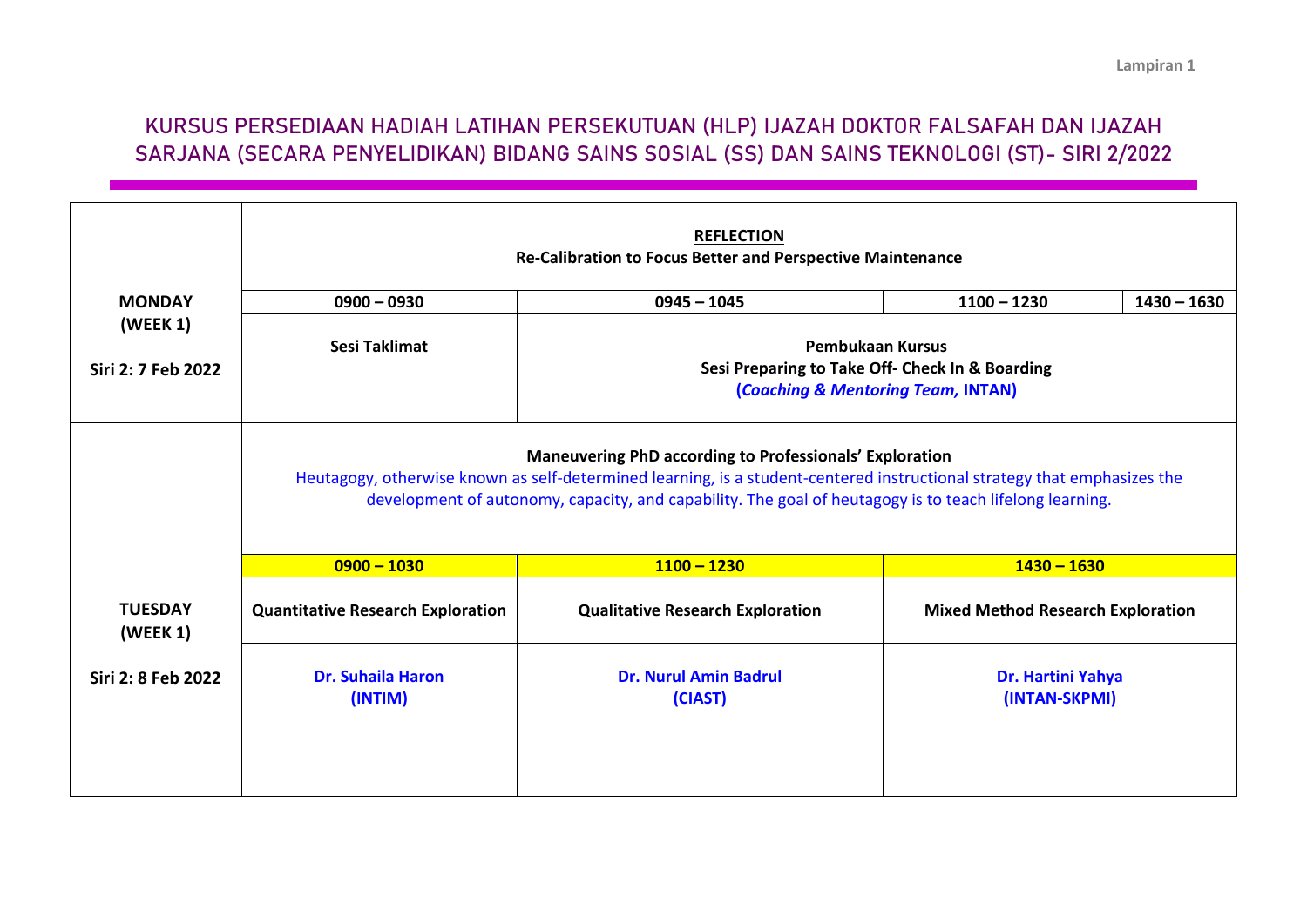|                                                    | <b>CHAPTER 1: OVERVIEW OF RESEARCH</b>                                                                                                                                                                                                                                                                                                                                                                                                                                                              |                                                                               |                                                                                                            |  |  |  |
|----------------------------------------------------|-----------------------------------------------------------------------------------------------------------------------------------------------------------------------------------------------------------------------------------------------------------------------------------------------------------------------------------------------------------------------------------------------------------------------------------------------------------------------------------------------------|-------------------------------------------------------------------------------|------------------------------------------------------------------------------------------------------------|--|--|--|
|                                                    | To enlighten the HLP post-graduate candidates of what is required in a PhD thesis/ Master's dissertation.<br>The areas covered forms the body of a "thesis statement". A thesis statement sets the reader up for the rest of the essay. Usually at<br>the end of the introduction paragraph, the thesis leads into the body paragraph, which provides evidence and ideas to back up the<br>thesis. The thesis statement is important because it tells the audience what they will be reading about. |                                                                               |                                                                                                            |  |  |  |
| <b>WEDNESDAY</b><br>(WEEK 1)<br>Siri 2: 9 Feb 2022 | <b>Dr. Rina Haiges</b><br><b>INTAN Bukit Kiara</b>                                                                                                                                                                                                                                                                                                                                                                                                                                                  | <b>Assoc. Prof. Dr. Suseela Devi</b><br>(UiTM)                                | Dr. Suzianah Nhazzla Ismail<br><b>SKPL KPK</b><br><b>INTAN Bukit Kiara</b>                                 |  |  |  |
|                                                    | $0900 - 1030$                                                                                                                                                                                                                                                                                                                                                                                                                                                                                       | $1100 - 1230$                                                                 | $1430 - 1630$                                                                                              |  |  |  |
|                                                    | Introduction to:<br>1) Background of Study<br><b>Problem Statement</b><br>2)<br>3)<br><b>Scope of Study</b>                                                                                                                                                                                                                                                                                                                                                                                         | Introduction to:<br>1) Research Questions<br><b>Research Objectives</b><br>2) | Introduction to:<br>1) Significance;<br><b>Limitation &amp;</b><br>2)<br><b>Originality of Study</b><br>3) |  |  |  |
|                                                    |                                                                                                                                                                                                                                                                                                                                                                                                                                                                                                     | <b>CHAPTER 2: LITERATURE REVIEW AND RESEARCH METHODOLOGY</b>                  |                                                                                                            |  |  |  |
| <b>THURSDAY</b><br>(WEEK 1)                        | To enlighten the HLP post-graduate candidates of what is required in a PhD thesis/ Master's dissertation.<br>An effective thesis cannot be answered with a simple "yes" or "no." A thesis is not a topic; nor is it a fact; nor is it an opinion. A good<br>thesis has two parts. It should tell what you plan to argue, and it should "telegraph" how you plan to argue - that is, what particular<br>support for your claim is going where in your essay.                                         |                                                                               |                                                                                                            |  |  |  |
| Siri 2: 10 Feb 2022                                | $0900 - 1030$<br>$1100 - 1230$<br>$1430 - 1630$                                                                                                                                                                                                                                                                                                                                                                                                                                                     |                                                                               |                                                                                                            |  |  |  |
|                                                    | <b>Dr. Paramanathan Sandran</b><br>(KKR)                                                                                                                                                                                                                                                                                                                                                                                                                                                            |                                                                               |                                                                                                            |  |  |  |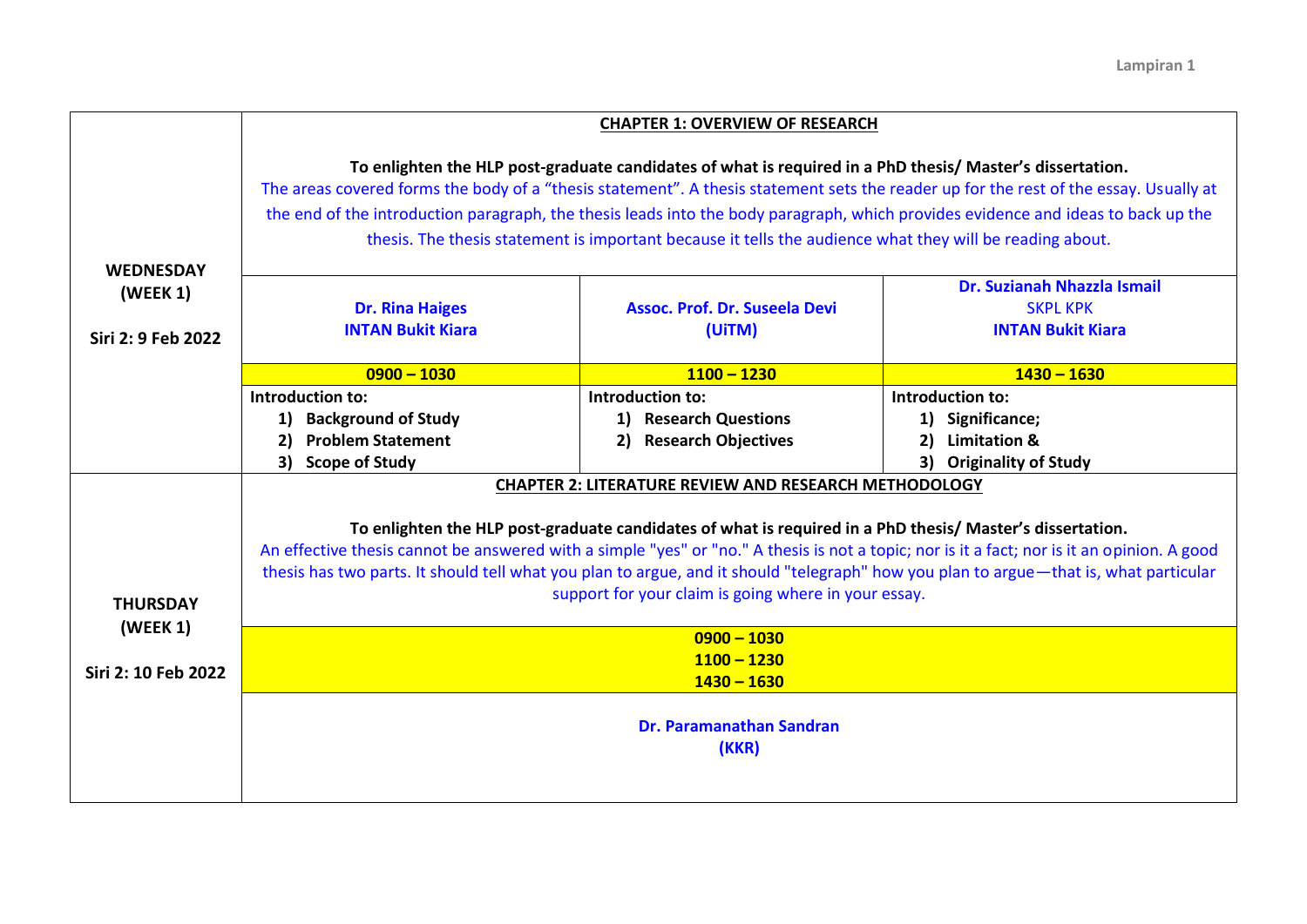|                     | $0900 - 1030$                                                                                                                    | $1030 - 1215$                                                                      | $1445 - 1630$ |  |  |  |  |
|---------------------|----------------------------------------------------------------------------------------------------------------------------------|------------------------------------------------------------------------------------|---------------|--|--|--|--|
| <b>FRIDAY</b>       |                                                                                                                                  |                                                                                    |               |  |  |  |  |
| (WEEK 1)            | <b>Writing an Abstract</b><br><b>Mr. Peter Brian M Wang</b>                                                                      | <b>Research Ethics, Attitude and Professionalism</b><br>Dr. Sharmila Sethumadhavan |               |  |  |  |  |
| Siri 2: 11 Feb 2022 | <b>INTAN Bukit Kiara</b>                                                                                                         | (IUMW)                                                                             |               |  |  |  |  |
|                     |                                                                                                                                  |                                                                                    |               |  |  |  |  |
|                     |                                                                                                                                  |                                                                                    |               |  |  |  |  |
|                     | <b>Introduction to Research Methodology</b>                                                                                      |                                                                                    |               |  |  |  |  |
|                     | Introducing Research Methodology gives the HLP post-graduate candidates the fundamental data collection and analysis skills that |                                                                                    |               |  |  |  |  |
| <b>MONDAY</b>       | they need for their first project, as well as a good understanding of the research process as a whole.                           |                                                                                    |               |  |  |  |  |
| (WEEK 2)            | <b>Quantitative Research Methodology</b>                                                                                         |                                                                                    |               |  |  |  |  |
|                     | $0900 - 1030$                                                                                                                    |                                                                                    |               |  |  |  |  |
| Siri 2: 14 Feb 2022 | $1100 - 1230$                                                                                                                    |                                                                                    |               |  |  |  |  |
|                     | $1430 - 1630$                                                                                                                    |                                                                                    |               |  |  |  |  |
|                     | <b>Dr. Suhaila Haron</b>                                                                                                         |                                                                                    |               |  |  |  |  |
|                     | (INTIM)                                                                                                                          |                                                                                    |               |  |  |  |  |
|                     |                                                                                                                                  |                                                                                    |               |  |  |  |  |
|                     | <b>Qualitative Research Methodology</b>                                                                                          |                                                                                    |               |  |  |  |  |
|                     |                                                                                                                                  |                                                                                    |               |  |  |  |  |
|                     |                                                                                                                                  | $0900 - 1030$                                                                      |               |  |  |  |  |
| <b>TUESDAY</b>      |                                                                                                                                  | $1100 - 1230$                                                                      |               |  |  |  |  |
| (WEEK 2)            |                                                                                                                                  | $1430 - 1630$                                                                      |               |  |  |  |  |
| Siri 2: 15 Feb 2022 |                                                                                                                                  |                                                                                    |               |  |  |  |  |
|                     |                                                                                                                                  | <b>Dr. Nurul Amin Badrul</b>                                                       |               |  |  |  |  |
|                     |                                                                                                                                  | (CIAST)                                                                            |               |  |  |  |  |
|                     |                                                                                                                                  |                                                                                    |               |  |  |  |  |
|                     |                                                                                                                                  |                                                                                    |               |  |  |  |  |